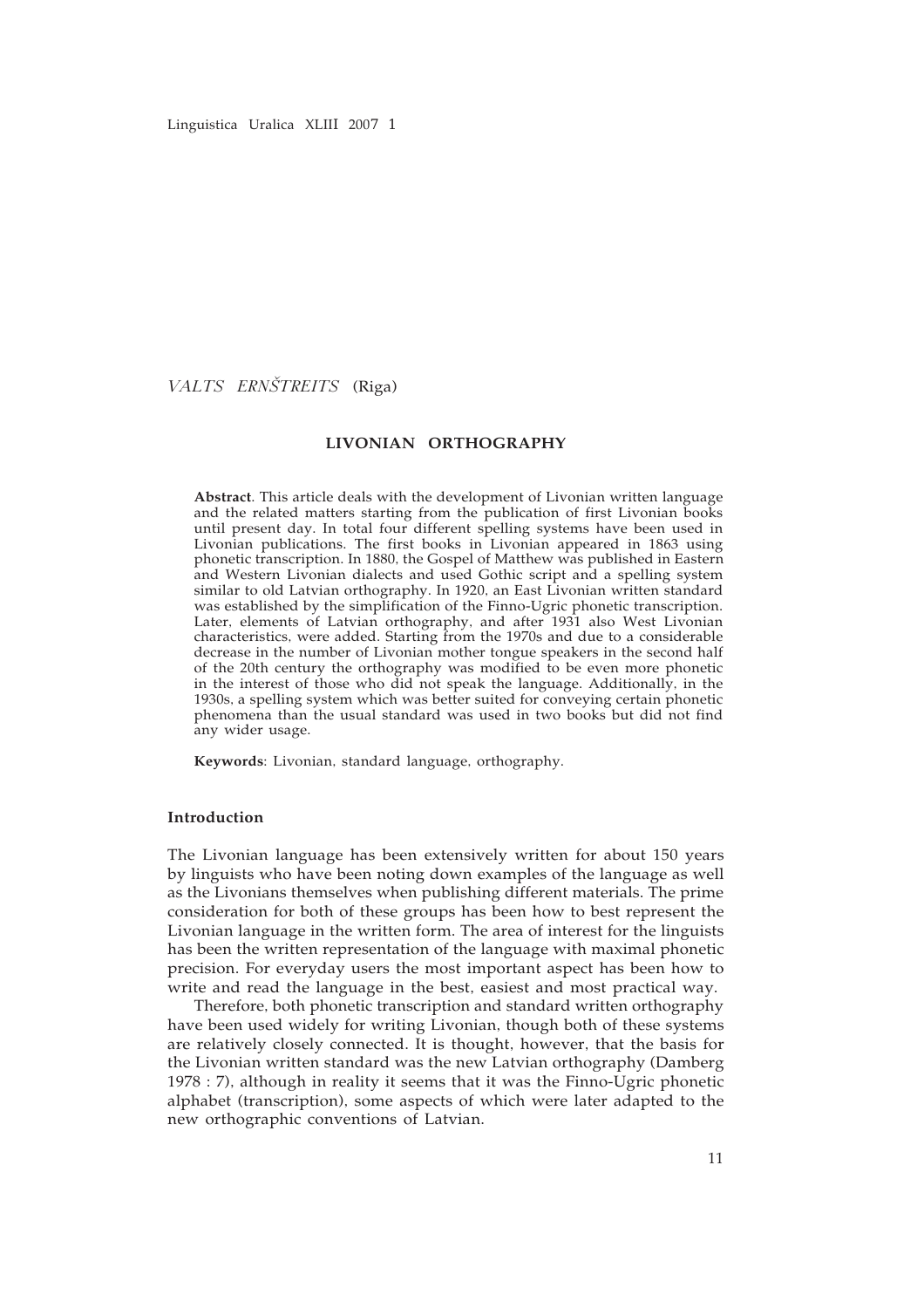For writing Livonian, a phonetic transcription of the time was already used by Johan Andreas Sjögren and Ferdinand Johann Wiedemann whose work resulted in the publication of the first Livonian grammar in 1861 together with appendices — Livonian texts (Sjögren, Wiedemann 1861a), and a dictionary (Sjögren, Wiedemann 1861b). The transcription used there was also used in the first Livonian language books (Mt 1863a; Mt 1863b).

Different phonetic transcriptions within the framework of the Finno-Ugric phonetic alphabet were used for writing down Livonian by Eemil Nestor Setälä (Setälä 1891; Näytteitä liivin kielestä 1953), Lauri Kettunen1 (1938), Lauri Posti (1942), and other linguists. Although similar in their content, the three phonetic transcriptions above differ from each other mainly in the degree of their phonetic detail and interpretation. For instance, the  $\tilde{o}$  of the first syllable is always represented as the sound  $\rho$ by L. Kettunen whereas E. N. Setälä has *į* and L. Posti  $g$ . This points to the *≠* fact that the aim of the use of the phonetic transcription is to write down the language in as precise way as possible, and depends largely on the principles used (i.e. on the particular transcription and its details) and also on the language informant and the interpretation of the perceived sounds.

Thus, the representation of the phonetic entities of Livonian in various phonetic transcriptions and the comparison of these transcriptions forms a topic in its own right. From the point of view of the present article it is important to note in which way certain phonetic phenomena have been represented in Livonian orthography, or in other words, how the present day Livonian orthography developed.

Crucial questions of debate in Livonian orthography have always been the representation in written form of vowels and their quantity, diphthongs and their quantity, the palatalisation and quantity of the consonants, the voicing of the components of consonant clusters and the broken tone. Another vital factor from the point of view of the development of orthography, which is connected to vocalism, has to do with the differences between the two sub-dialects of the Courland dialect of Livonian, Eastern Livonian (LiE) and Western Livonian (LiW),<sup>2</sup> which are largely manifested in vocalism. In the following, a short overview will be given of the main issues relating to the development of Livonian orthography.

Livonian is rich in vowels including the following set:  $a$ ,  $\dot{a}$ ,  $\ddot{a}$ ,  $e$ ,  $e$ ,  $\dot{a}$ ,  $\ddot{a}$ ,  $e$ ,  $\ddot{e}$ ,  $\ddot{e}$ ,  $\ddot{e}$ ,  $\ddot{e}$ ,  $\ddot{e}$ ,  $\ddot{e}$ ,  $\ddot{e}$ ,  $\ddot{e}$ ,  $\ddot{e}$ ,  $\ddot{e}$ ,  $\ddot{e}$ *i, o, o, u, and historically also <i>ü* and  $\ddot{o}$ . Most Livonian vowels occur only in the first syllable and the usage of some vowels is even more restricted.

From the point of view of the Livonian orthography, the main problems related to the vowels of the first syllable are the marking of vowel length and finding the right characters to represent certain vowels. Such vowels are: (1)  $\varrho$  and  $\vartheta$  which appear only in the first syllable and only as long, i.e. in the form  $\bar{\varrho}$  and  $\bar{\vec{a}}$ , while  $\bar{\varrho}$  occurs only in Eastern Livonian and  $\bar{\vec{a}}$ occurs in Western Livonian and Ira (Central Livonian) as an equivalent of

<sup>&</sup>lt;sup>1</sup> The most substantial and influential work in Livonian linguistics is the dictionary by Lauri Kettunen. Therefore, for the sake of clarity and to avoid ambiguity, L. Kettunen's phonetic transcription has been used in the present article.

<sup>2</sup> The basis of the present day Livonian orthography is the Eastern Livonian dialect. At the same time Western Livonian has influenced the development of the written standard in that often a compromise had to be found between the two varieties. For a more detailed overview of the dialectal background of the Livonian orthography see Ernštreit 1999.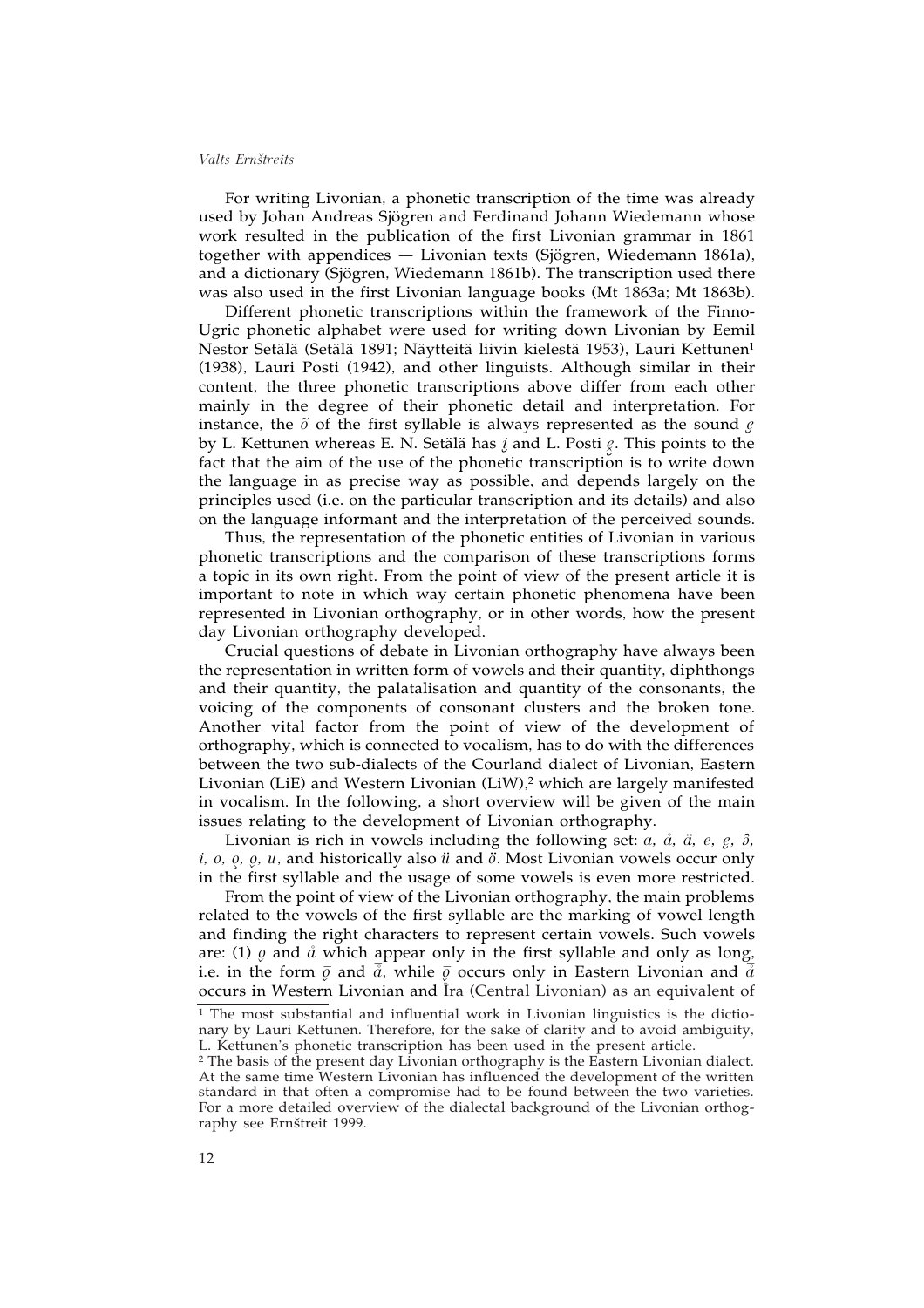the Eastern Livonian and  $\tilde{a}$  only in Eastern Livonian and in Īra (Central Livonian) as an equivalent of the Eastern Livonian  $\bar{\varrho}$  and  $\bar{a}$  (cf. LiW  $m\bar{\tilde{a}}$ 'country, land; soil' and  $j\bar{a}lga$  'foot' vs. LiE  $m\bar{g}$  and E  $j\bar{a}lga$ ); (2) the sound *≥o* which occurs in Eastern Livonian and ª Ira in the first syllable of the word as both short and long whereas in Western Livonian its equivalent is either the diphthong <sup>*u*</sup>o or the diphthong  $\dot{\mu}$ o. (The soundo developed historically as a phenomenon of coarticulation and occurs invariably in combination with the consonants  $m$ ,  $p$  and  $v$  (e.g. LiE  $m\text{o}iz\text{o}$  'manor',  $p\text{o}^2d\text{d}\text{o}$  'to ache', *vol* 'beer')); (3) the sound  $\ell$  which occurs both as short and long but also only in the first syllable and only in Eastern Livonian and in Ira, while its equivalents in Western Livonian are the sounds *i* or *u* (e.g. LiE  $\vec{e}^{\prime}d\hat{g}g \sim$ LiW *ī'd3g 'evening'*; LiE *vgtt3* ∼ LiW *vutt3 't*o take'); and (4) historical vowels *ü* and *ö* which occurred also as long and short only in the first syllable.

In the second syllable and other non-initial syllables, the main problems are related to the writing of the short vowel  $\hat{a}$  (which is the only Livonian sound that does not occur in the first syllable) and the designation of the quantity of the vowels in non-initial syllables. Namely, like in Estonian, in Eastern Livonian the vowels of the syllable following a short stressed syllable (*a, i, u*) are half-long and even longer, e.g. *kal^a* 'fish', *r≠e∑ kk^and»˝b»˝d* 'they speak'. It is important to remember that there is no lengthening of the vowel of the syllable following a short syllable in Western Livonian. It is, however, possible that this phenomenon is a later development in Western Livonian because it becomes clearly discernable only in the 20th century.

Another problematic area related to the representation of vowels is the diphthongs, above all those ending in *i* and *u* (e.g.  $t\ddot{a}\dot{y}\ddot{z}$  'full',  $ku\ddot{j}$  'how', *^ ^a˚iga* 'time') and the approximants following a single vowel or a diphthong ending in *i* and *u* (e.g. *l*<sub>0</sub>*ja* 'boat' : PSg *laij3*, *pava* 'day' : PSg *päriv3*'; *ka*<sup>7</sup>*i*</sub> 'damage' : PSg *ka•jj»˝* ~ *ka•i∑ jj»˝*; *ki•uv* ~ *ki'u* 'stone' : PSg *ki•u∑vv»˝*, NPl *kiv^ iD*). As regards the use of either an approximant or a vowel at the end of a diphthong there is such a huge variation in Livonian written texts even within the same writer's work that it is almost impossible to describe any system. Therefore, this question is not treated in any further detail in the present paper. It remains only to be said that today this variation has largely been eradicated with the help of certain rules such as following morphological principles. Also problematic is the occurrence of the extra short component  *or*  $*u*$  *at the beginning of a diphthong or a triphthong,* e.g. *p˚i er^ast* 'after', *s˚uod^a* 'war', *l ˚i e^ud»˝* 'to find' : *l^ iedaB* 'he finds'; *t˚uo˚^ i* 'second' : PSg *t^u˚o˚ista*.

In the case of consonants, a problem is posed by the marking of palatalisation and the representation of word-internal and word-final consonant length (e.g.  $\textit{matit}\hat{\mathbf{\hat{i}}}$  'to bury',  $\textit{ka}\bar{\check{s}}$  'cat'). Likewise, it has been particularly *ª* problematic to present the different degrees of sonority beginning with a voiced intervocalic obstruent which alternates with a half-voiced obstruent at end of a word and a voiceless obstruent in consonant clusters (e.g. *a•bb»˝* 'help (PSg)' : NSg *a'B* 'help' : ISg *a'pk* $\delta$ *ks*, cf. also  $\ddot{a}'$ *pt'* $\delta$ ' to help, to aid (Inf)'; *pun^ iz»˝* 'red (IllSg)' : GSg *pun^ iZ* : PSg *pun^ ist*, NPl *pu•nnist* from *pu•nni* 'red'). This problem, however, is more closely related to the choice between morphological and phonetic principles, or in other words the question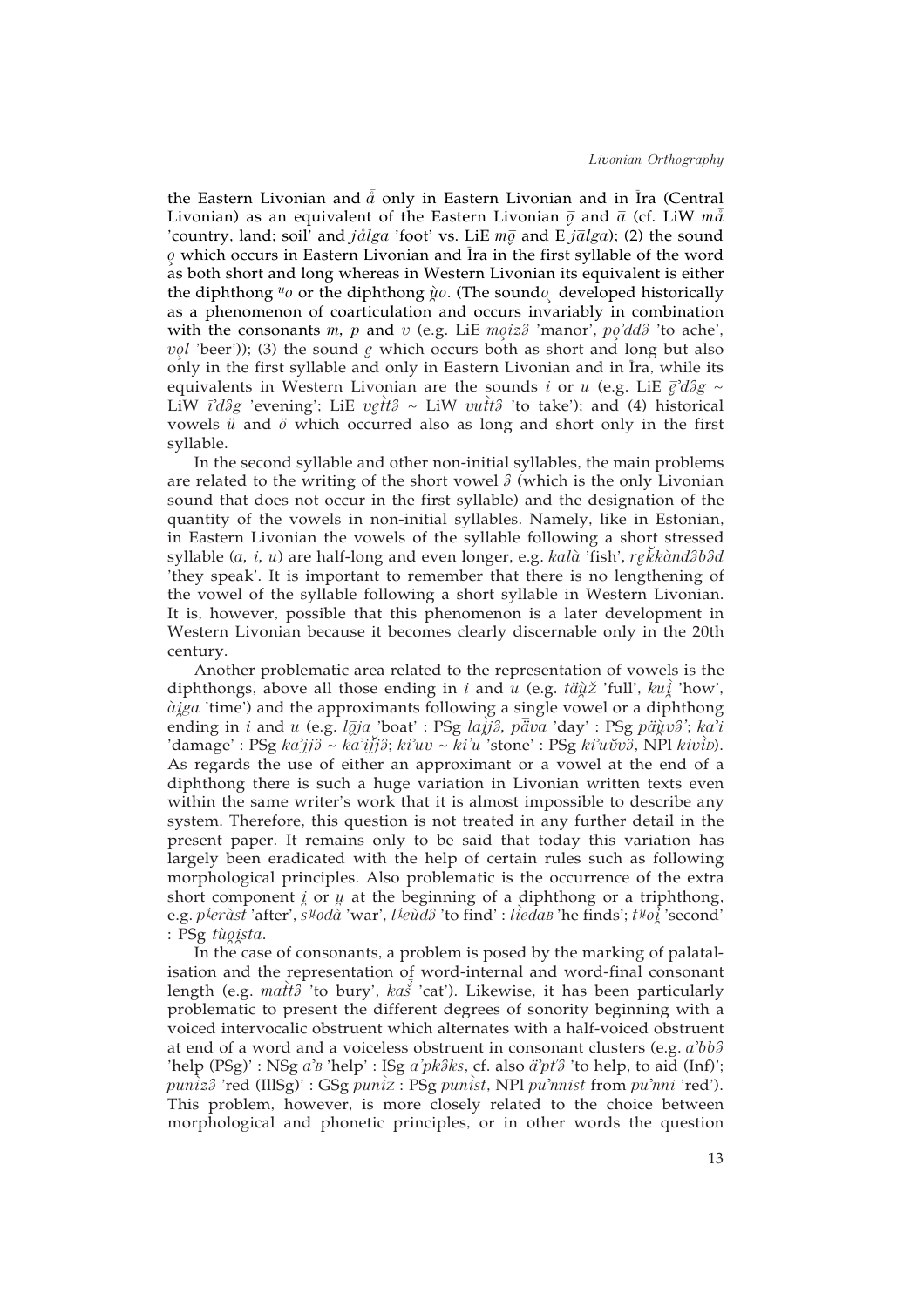concerns the retention of the basic form of the word stem in different word forms or derivations (e.g. punni : punīz : punīzõ : punīzt : punnizt).

Another crucial issue from the point of view of Livonian orthography is the representation of the broken tone in standard texts. This problem should be viewed more broadly in the context of the Livonian standard language. In most languages, orthography is used by the people who speak the language as their mother tongue and therefore the phonetic and even phonological phenomena need not be represented in a very detailed way in the spelling because the mother tongue speakers use the orthography mainly for writing or reading texts and not for identifying the pronunciation. In the case of Livonian, since the 1970s, written Livonian texts have been used by people whose mother tongue is not Livonian and therefore a more exact representation of phonetic detail in written texts, and in particular study texts, has become more important. This is of extreme importance for the representation of the broken tone and some other phenomena which are not that crucial for those speaking Livonian as their mother tongue, such as the writing of the vowel  $\rho$  or the representation of the vowel length in the syllable following a short syllable.

In the following, the development of the Livonian orthography during different periods and the principles used will be viewed in the context of the above mentioned main problems. A short summary of the principles used is presented in a table.

### **The first Livonian books**

The first books in Livonian appeared in 1863 in London. They were the Gospel of Matthew published in two sub-dialects of the Courland dialect of Livonian, Eastern Livonian and Western Livonian (Mt 1863a; Mt 1863b).

Both books were published in 250 copies each and were mainly meant for collectors and those interested in languages. The Livonians received only one copy of each publication and therefore the orthography used in them can only remotely be counted as part of the history of the development of the Livonian orthography because the books did not have a direct influence on the emergence of the present-day orthography. Nevertheless, the orthography of the books was very modern in a certain sense because similar principles were later employed during further stages of development of the written language.

The books used a similar phonetic spelling system that was used in the Livonian-German-Livonian dictionary and the accompanying Livonian examples which appeared a few years earlier (Sjögren, Wiedemann 1861a; 1861b). The basis for this spelling system was an antique script where various diacritics were added. As this is a phonetic transcription the orthography used in the books was considerably more detailed than is needed for an average reader.

Vowel length is as a rule marked with a macron above the letter, e.g. **teg** 'you', whereas the first long component of a diphthong is marked with an acute accent, cf. **kúoçz ód**· 'places' or is left unmarked as in e.g. **äb lieda** ¥ 'does not find', vs. Modern Livonian (MLi) kuožõd, äb lieda.

Additional diacritics for marking the quality of vowels are placed under the letters. The historic sounds *ö* and *ü* which appear everywhere in the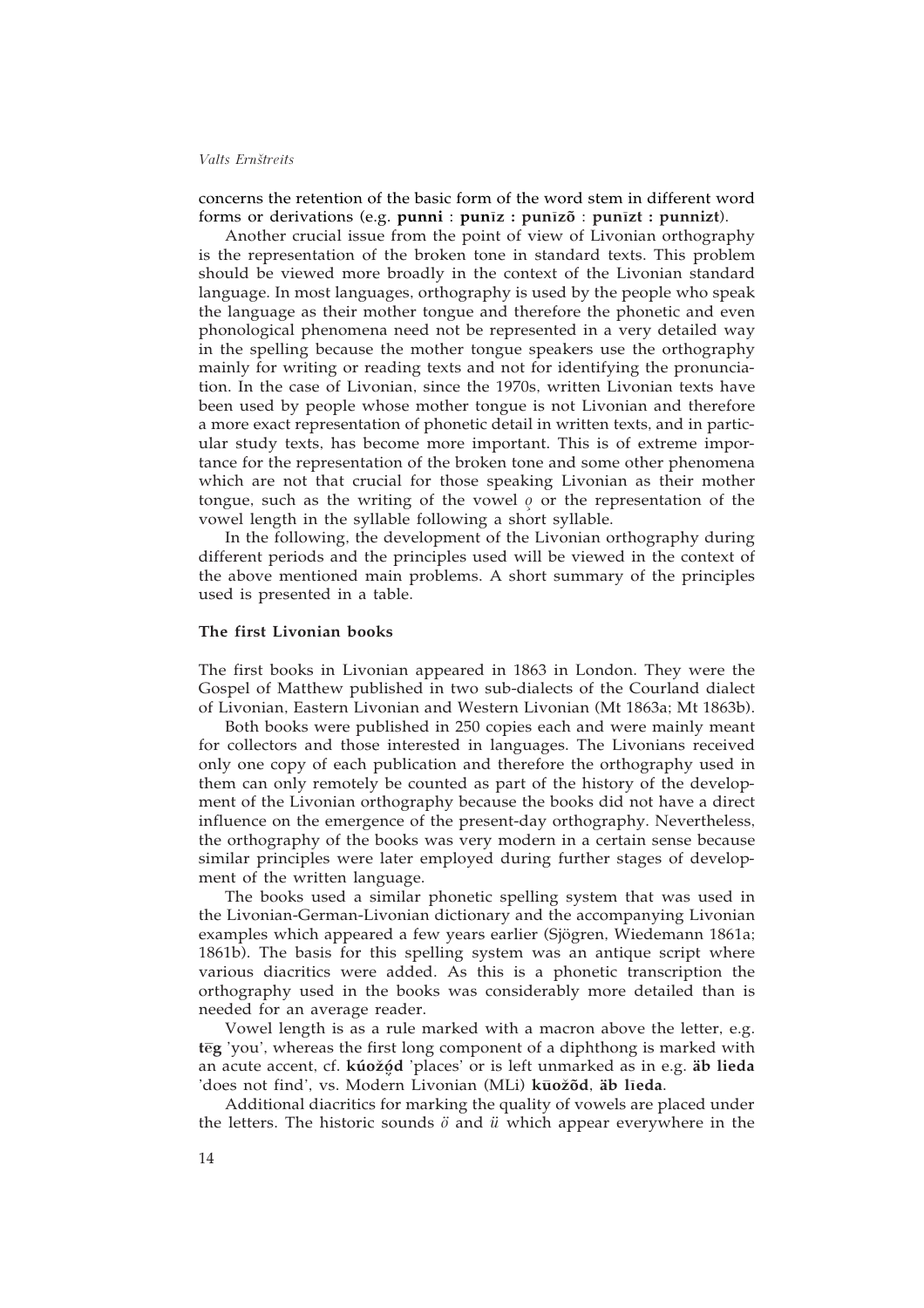texts are written as **o** and **µ** (s**udam** 'heart', lob 'through', cf. LiM sidam,<br>lob) It is possible that this solution was shosen in order to avoid the use ¥ ¥ **leb**). It is possible that this solution was chosen in order to avoid the use of double diacritics above the letter (e.g. **s <sup>º</sup>al** 'there', MLi **s<sup>º</sup> äl**), which has ¥ proven to be one of the main technical problems in later spelling systems of Livonian.

All the vowels permitted in the first syllable in Livonian are marked with the help of such diacritics; in order to differentiate the vowels of the first syllable,  $\bar{\varrho}$  and  $\bar{\tilde{a}}$ , from the ordinary vowels  $\bar{o}$  and  $\bar{a}$  they are written respectively as  $\Omega$  and  $\Omega$ . The vowel  $\rho$  is marked with  $\Omega$  and the vowel  $\tilde{\rho}$ with **o**.<br>مما

The same character  $\boldsymbol{\varphi}$  is used to represent the  $\hat{\beta}$  in non-initial syllables<br>**releaded** *'*(c)be speaks') this solution of writing two different (e.g. **rokāndob** '(s)he speaks') — this solution of writing two different counds in a similar way was used again in later spelling systems. Another ¥ sounds in a similar way was used again in later spelling systems. Another feature which appears in these books and was employed later is the marking of the vowel length with a macron in non-initial syllables. As a special feature, the vowel length is indicated in the closed syllable (e.g. **vijāst** 'anger (ElaSg)', but is left unindicated in the open syllable (e.g. **vija** 'anger').

The palatalisation of consonants is marked with an acute sign above the letter or next to it (e.g. **ents** 'onself's'). At the same time it is worth noting that also marked as palatalized are consonants that appear before diphthongs where the first component is  $i$ , e.g. perast [p<sup>*ierast*] 'after';</sup> **tÍerrõks** [*t˚i e^rr»˝ks*] 'healthy (Trl)'. Also, *ñ* is represented separately, e.g. **je"ng** [*je^ñg*] 'soul'.

Yet another interesting feature which characterizes this spelling system is that the word-final past tense singular marker *-z* is everywhere written as -s, e.g. kitis [kittiz], '(s)he said'. The same is true of the nouns ending with *z* in the nominative case, e.g.  $\overline{\lambda}$  **lambas** [*lambaz*] 'sheep', *tovas* [*tovaz*] 'sky'. Even if the same could be expected in the genitive of the nouns ending with an *-i* the ending *-***z** occurs instead, e.g. **pilkijiz** [*piª l∑ kkijiZ*] 'the one who despises (GSg)'.

### **The gospel of 1880**

In 1880, a third book in Livonian appeared in St Petersburg. It was yet another Gospel of Matthew (Mt 1880), which became the first Livonian book which made it to the actual users of the language — the Livonians.

The translator of the book and the creator of the orthography is not known and therefore the book's story of creation has been the source of fierce debates. One of the main questions has concerned the dialectal background of the book. Oskar Loorits (1938 : 149) considers this book to be the successor of the Eastern Livonian gospel which was published in 1863 whereas Laimonis Rudzītis regards it as a new variant of the Western Livonian gospel. Pētõr Damberg (1978 : 85) thinks that the book represents the dialect of the Ira village, and Tiit-Rein Viitso claims it to be a compromise language which contains elements of both East Livonian and ª ª Ira. The present author also supports the theory of an orthography which was supposed to suit the users of both sub-dialects.3

<sup>&</sup>lt;sup>3</sup> The vocalism of the book contains features which are characteristic of both Eastern and Western Livonian, e.g. juwa (LiW *juvà*, LiE *jęvà '*good'), õhdõg (LiE, Īra *ę'daG* ~ LiW *i'daG* 'evening'), tulubb (LiW, Ira *tulùB*, LiE *tulàB* '(s)he comes) etc. Considerable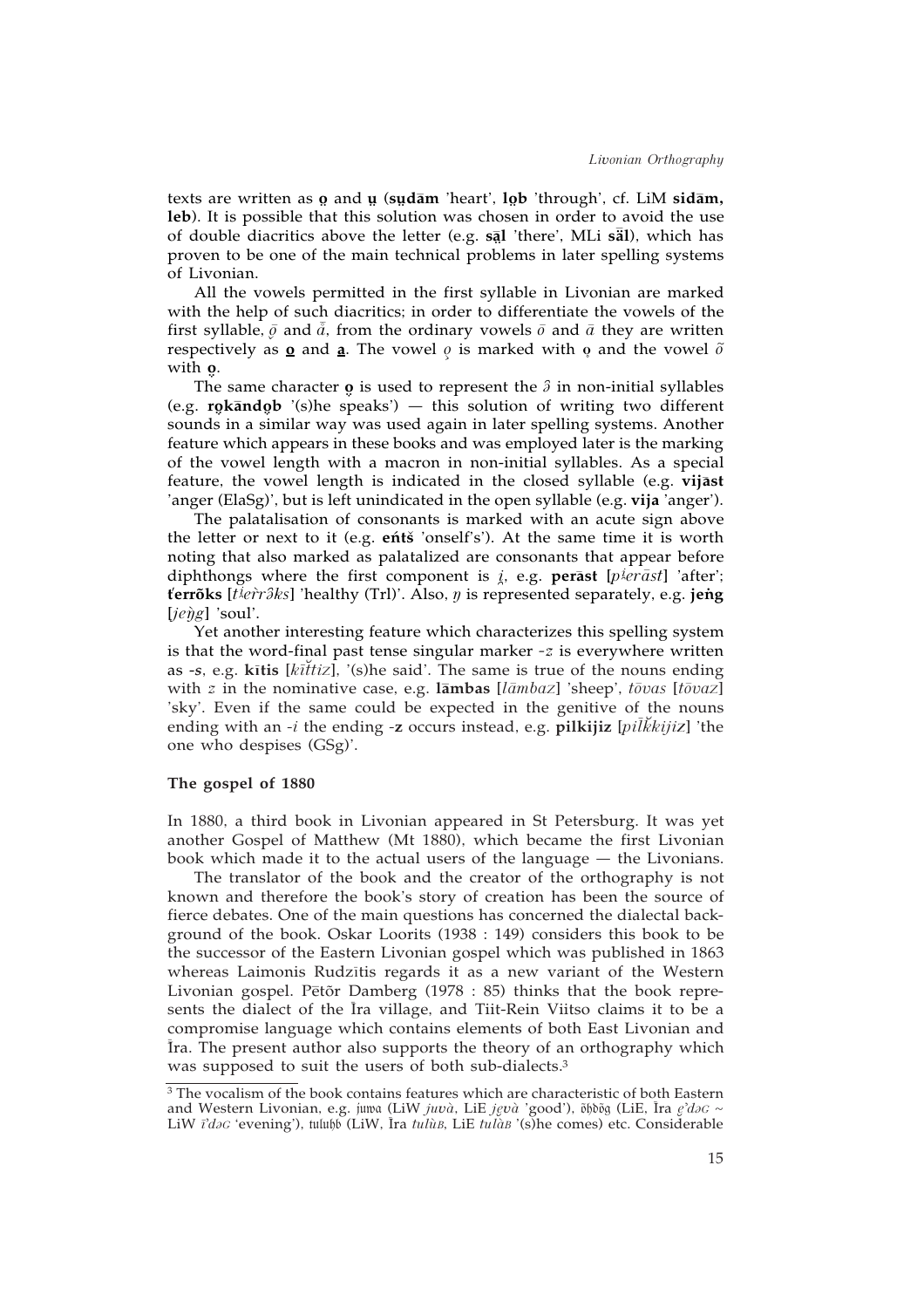Unlike the gospels of 1863 the orthography of the gospel of 1880 used a Gothic script and orthography which was similar to the so called old orthography of German and Latvian, which the people who knew how to read Latvian would be familiar with and were able to read. Regrettably, this gospel was the only book ever published in this orthography.

The need to create a spelling system for the Livonian language which would correspond to the systems of the other languages used in the area where the Livonians lived caused a change in the principles of sound representation. The vowel length in initial syllables is marked in the same way as in the old orthography of German and Latvian with the help of the letter *h*, e.g. juhrõ 'to', õhdõg 'evening'. The vowel length in non-initial syllables is indicated in closed syllables e.g. welibb [vel'iv] 'brothers' while like in the gospels published in 1863, the length of the second syllable vowel is not given in open syllables, e.g. jema [jemà] 'mother', feba [s<sup>ieda]</sup> 'this (PSg)'. Similarly, the length of the first long component of a diphthong is not given, e.g. tiegid [*tiegiD*] 'do/make (Imp2Pl)'.

In order to render the vowels  $\bar{g}$  or  $\bar{a}$  the character  $\bar{a}$  is used in this book, e.g. tāb (LiE *tō̄'B*, Īra, LiW *tā̄'B*) '(s)he wants', cf. aḫnðab (LiE  $\bar{a}nda$ *B*, LIW  $\bar{a}ndab$  '(s)he wants' and tohwas (LiE and LiW  $t\bar{\sigma}vaz$ ) 'sky'. It seems that such a way of marking is chosen in order to show a different pronunciation of this vowel from the ordinary *o* and *a*, but at the same time also as a compromise between the Eastern and Western dialects because the first syllable  $\bar{g}$  or  $\tilde{d}$  forms the most striking difference between these two Livonian dialects. A similar solution was offered again fifty years later, possibly under the influence of the same book.

The gospel of 1880 also shows important changes in the representation of other special vowels as compared to the earlier gospels: *ä, ö* and *ü* are marked with an umlaut (diaeresis) as is customary in Estonian and German; the vowel  $\varrho$  is not differentiated from the vowel  $\varrho$ ; the vowel  $\varrho$  is given with a letter õ (this letter seems to have been borrowed from the Estonian language). The same sign is used to mark the  $\hat{a}$  in non-initial syllables, e.g.  $\tilde{\rho}$ δ $\tilde{\rho}$ δοξα (LiE  $\vec{e}$ 'd $\partial G \sim$  LiW  $\vec{\iota}$ 'd $\partial G$ 'evening').

The palatalisation of consonants is shown as a rule by crossing a letter but the palatalisation of *d* and *t* is not shown, e.g. jumbi  $[iu'vd']$  'good (PPI)'. Like in the gospel of 1863, the word-final sibilant is marked in one way in the past tense marker, e.g. *fihtis* [ $k\bar{i}$ *ttiz*] '(s)he said', and in the nominative, e.g. tohwas [ $t\bar{\sigma}vaz$ ] 'sky', and in a difference way in the genitive forms of the nominals ending in -i, e.g. wanimif [vanimiz] 'older (GSg)'.

There are many other such similarities with the older publications. It is clear that the orthography of the gospel published in 1880, even if superficially very different from its predecessors, shares many principles with the earlier versions. This refers to the fact that the creator of this gospel has at least used the previous publications if not actively participated in their preparation.

confusion has been caused by  $\bar{\varrho}$  and  $\bar{\varrho}$ , written with the letter  $\bar{\mathfrak{a}}$  e.g. tāb (LiW, Ira  $t\bar{a}$ <sup>2</sup>B, LiE  $t\bar{\varrho}$ <sup>2</sup>B '(s)he wants'). At the same time this refers to an attempt to compile some sort of an artificial spelling system which would suit both dialect areas. A precise identification of the principles used in the book would mean further investigations which unfortunately are complicated without any information about the creator of the spelling system and his ideas and intentions while working on the book.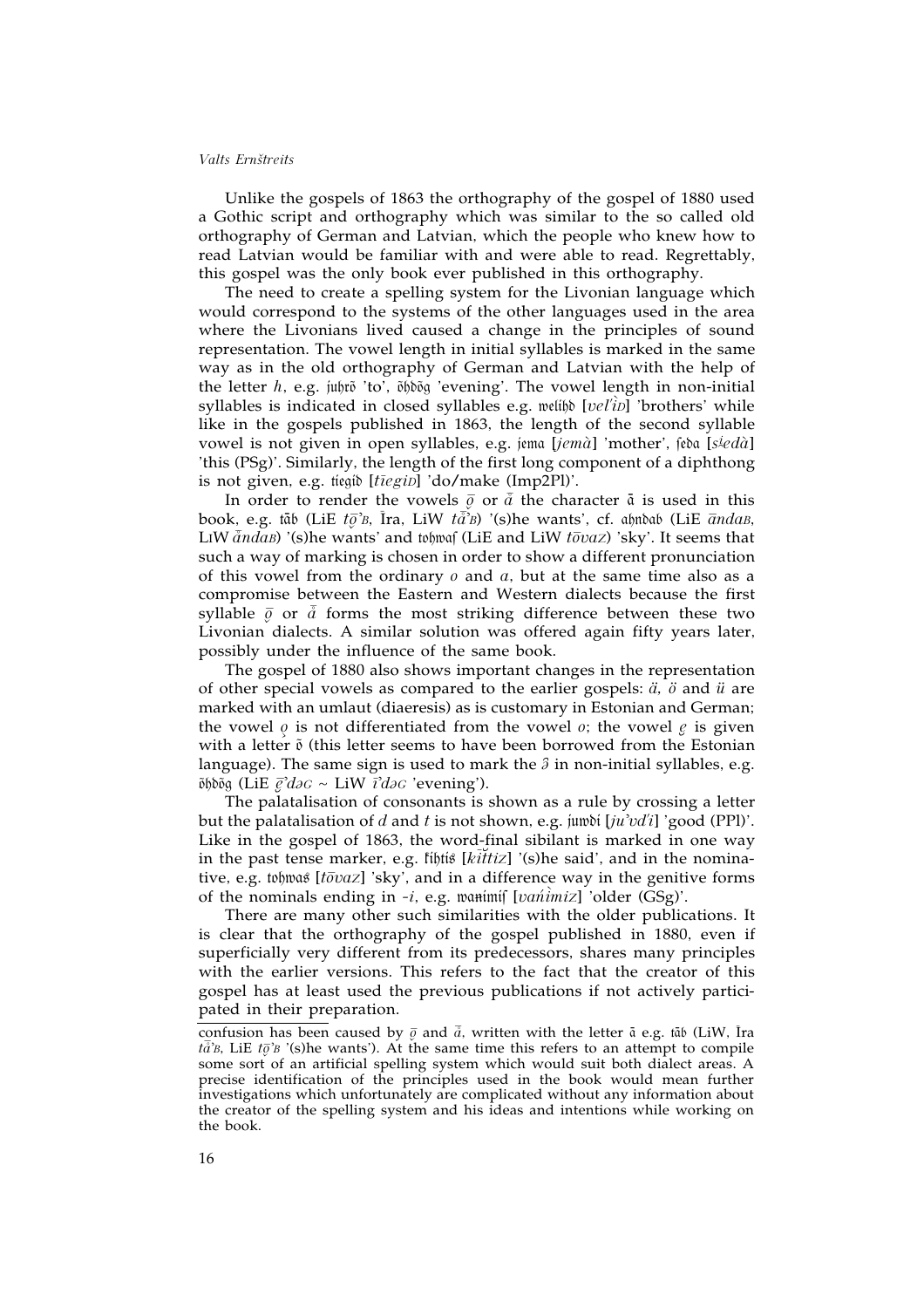## **The beginnings of modern orthography**

After the Gospel of Matthew in 1880 there was a longer pause in publishing written Livonian texts. This lasted until after World War I when in 1920 the first expedition to the Livonians of Lauri Kettunen and Oskar Loorits took place. Afterwards, steps were taken by the Academic Society of the Mother Tongue (Akadeemiline Emakeele Selts) to provide mental and financial aid to the Livonians. "The First Livonian Reader" (Lr1) in 1921 was the first publication of the society. Its official compilers were L. Kettunen and O. Loorits but in reality it was O. Loorits alone (Kettunen 1948 : 144—145; Blumberga 2002 : 134).

A new spelling system had to be devised for the reader. It has been maintained that the basis for this orthography was the new Latvian orthography (Damberg 1978 : 86) but there is reason to think that the modern Livonian spelling system was based on phonetic transcription, which was later adapted so that its principles would correspond to the new Latvian orthography. Rather, the orthography of 1921 could be considered to be the result of mixing the phonetic transcription and Estonian orthography.

One of the main arguments for regarding the Livonian spelling system as an offspring of the new Latvian orthography is the similar way in which the vowel length and the palatalisation of consonants are given. This, however, is not absolutely correct, as while looking at the first Livonian reader (the same is true for the following four readers  $Lr2 - Lr5$ ) it can be seen that the vowel length is indicated with a macron above the letter as in the new Latvian orthography, but this is also the way the vowel length is shown in the Finno-Ugric transcription. Similarly, palatalisation in the first three readers is shown as in the phonetic transcription, i.e. with an acute accent above or next to the letter (e.g. **siÉnÉni** 'blue' or **selÍlÍi** 'such'), and not with a comma under the letter as in the new Latvian orthography (c.f. *zinas* 'news', *gala* 'meat'). Another reference to the phonetic transcription is the phonetic sign  $\partial$  used to represent  $\partial$  in non-initial syllables in first readers (Lr1; Lr2; Lr3), e.g. livad 'Livonians'.

An influence from Estonian is the use of the letter **õ** to mark the vowel *≠e* in the first syllable. Another important Estonian influence is the nonmarking of vowel length in the second syllable as is the case in Estonian.

It can already be sensed in the first reader that it is the Eastern Livonian dialect which is going to be the standard language. The texts written in the Western Livonian dialect still retain the traits characteristic of Western Livonian, e.g. utist (LiW *uttist*, LiE *vgtttist* 'took'), but sometimes Eastern Livonian explanations have been added, e.g. m**ik** (mok) 'sword', whereas there are no translations into Western Livonian. The strengthening of the position of the Eastern Livonian dialect as the standard language was probably facilitated by the compromise between the dialects whereby  $\bar{\vec{g}}$  or  $\bar{\vec{a}}$ were left unmarked and these sounds were marked in the texts of both dialects with a º**o** e.g. **LetÍm**º**o** (LiW *le ª tÍ-mº å*, LiE *le ª tÍ-m¶ºo*) 'Latvia'.

On the whole the tendency in the first reader is towards the simplification and generalization of the orthography. Thus,  $\rho$  is not marked with a special sign but instead the ordinary letter **o** is used. Nor does this reader have the sounds *ö* and *ü* although this is related to the fact that by the

<sup>17</sup> 2 Linguistica Uralica 1 2007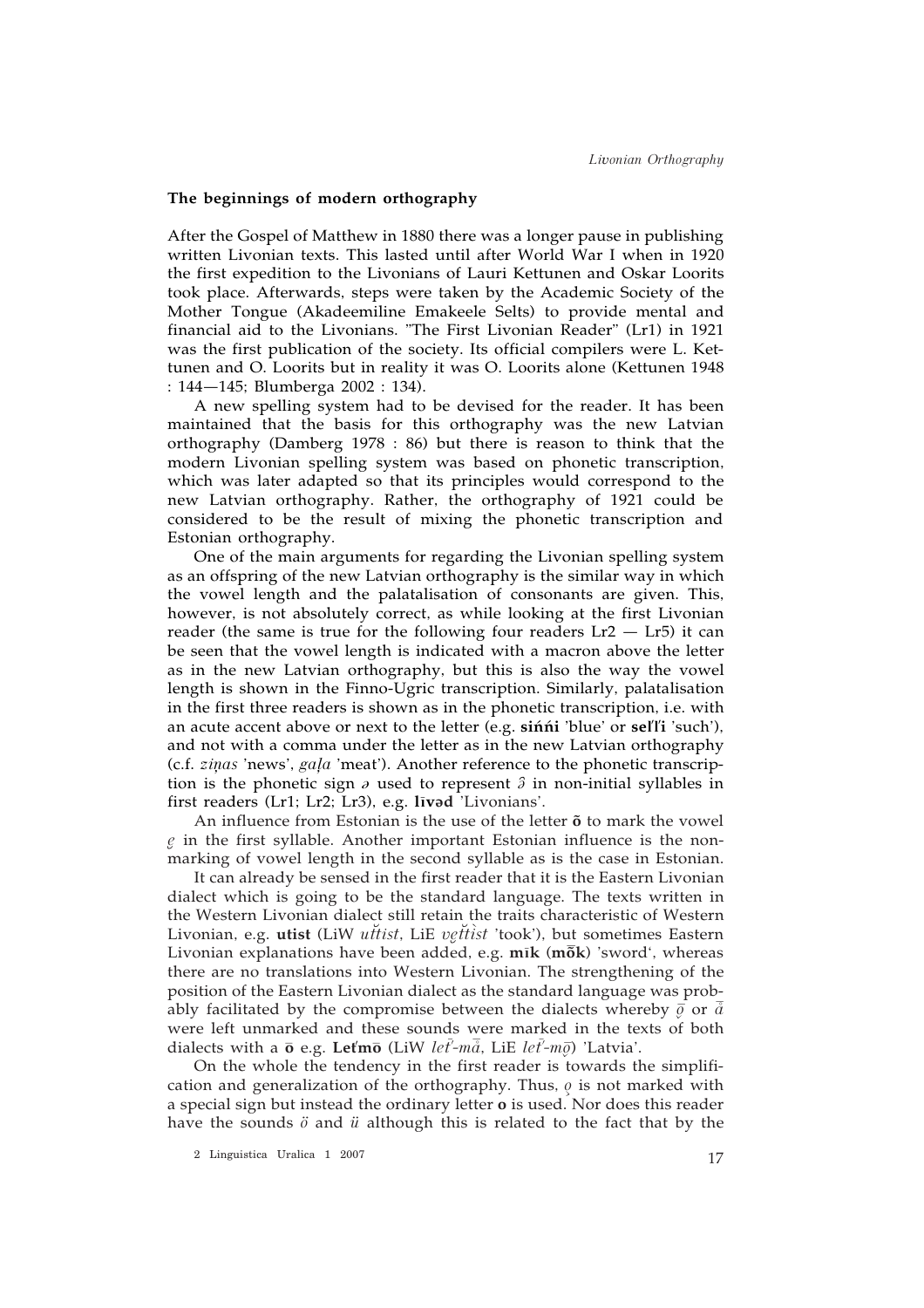time the orthography was created they had almost completely disappeared from the eastern dialect and been replaced by *e* and *i* respectively.

The next publication which was important from the point of view of orthography was the first collection of poems in Livonian published in Tallinn in 1924 — "Līvõ lōlõd" ('Livonian songs') by Karl (Kōrli) Stalte. In this book, the earlier orthography has been corrected considerably although due to printing technique some confusion prevails as to special signs. The *3* in non-initial syllables is written in the same way as the first syllable *e* — with  $\tilde{o}$ , e.g.  $l\bar{o}l\tilde{o}d$  'songs'. Another vital innovation is that the palatalisation is given like in Latvian  $-$  under the letter, e.g. sinni 'blue'. In the fourth and fifth editions of the reader (Lr 4; Lr 5), however, palatalisation is again given in the same way as in the phonetic transcription, although the  $\hat{\sigma}$  of non-initial syllables is still written everywhere with an  $\tilde{\sigma}$ .

In 1929, a small song book with accompanying sheet music appeared in Helsinki (Stalte 1929) which also contains some spelling innovations. The main difference is that for the first time in this book the length of the  $i$  first long component in the diphthong, e.g.  $\bar{\mathbf{s}}$  **ie** [*sie*] 'this (G)',  $\bar{\mathbf{k}}$ word [ $k\hat{u}$ or $D$ ] 'choirs'. Additionally, for the first time in the new orthography (albeit in  $\phi$ only one sing)  $\bar{\tilde{a}}/\bar{\varrho}$  is written with **ā**, e.g. **izāmā** (LiW, Īra *izamā̄*, LiE *izàm* $\bar{\varrho}$ ) 'fatherland'. Another novelty of this book lies in the marking of the length of the consonant with a macron, e.g. lind 'bird'.

### **The journal "Lªıvli" and subsequent publications**

The first issue of the journal "Līvli" was published at Christmas in 1931. Initially, the journal was printed in Jelgava but starting from the autumn of 1933 the editorial office was transferred to Ire (Blumberga 2002 : 165). Before the journal only seven books had been published using the new Livonian orthography. Considering the regularity of the journal there was a clear need to decide several questions related to the spelling system. In the course of this work the existing orthography was corrected considerably and the principles already developed were fixed.

In the first issue of the journal, an article appeared by L. Kettunen "Kui um kēratõmõst" ('How to write') (1931), where he describes the sounds of Livonian from the point of view of the corrected orthography. It is still not clear to what extent L. Kettunen himself was involved with the spelling changes carried out by the journal "Livli". According to Petor Damberg the other people beside himself who participated in the correction of the orthography where Hilda Tserbah and Alīse Gūtman (Damberg 1978 : 87) who were all students of the Jelgava Teachers' Seminar. P. Damberg claims that he later discussed issues of orthography for the purposes of the reader that he was compiling "with the best speaker of Livonian of the time, dr. phil. Oskar Loorits" (Damberg 1978 : 89).

Therefore it is possible that the article in the journal "Līvli" by L. Kettunen served as an approval by an authority to the spelling changes which had already been carried out in order to help to convince people of the correctness and necessity of these changes. At the same time it cannot be ruled out that L. Kettunen himself took part in drafting the changes. This would not be surprising as he had a similar role during the compilation and editing of the first Livonian reader. Another argument in favor of this hypoth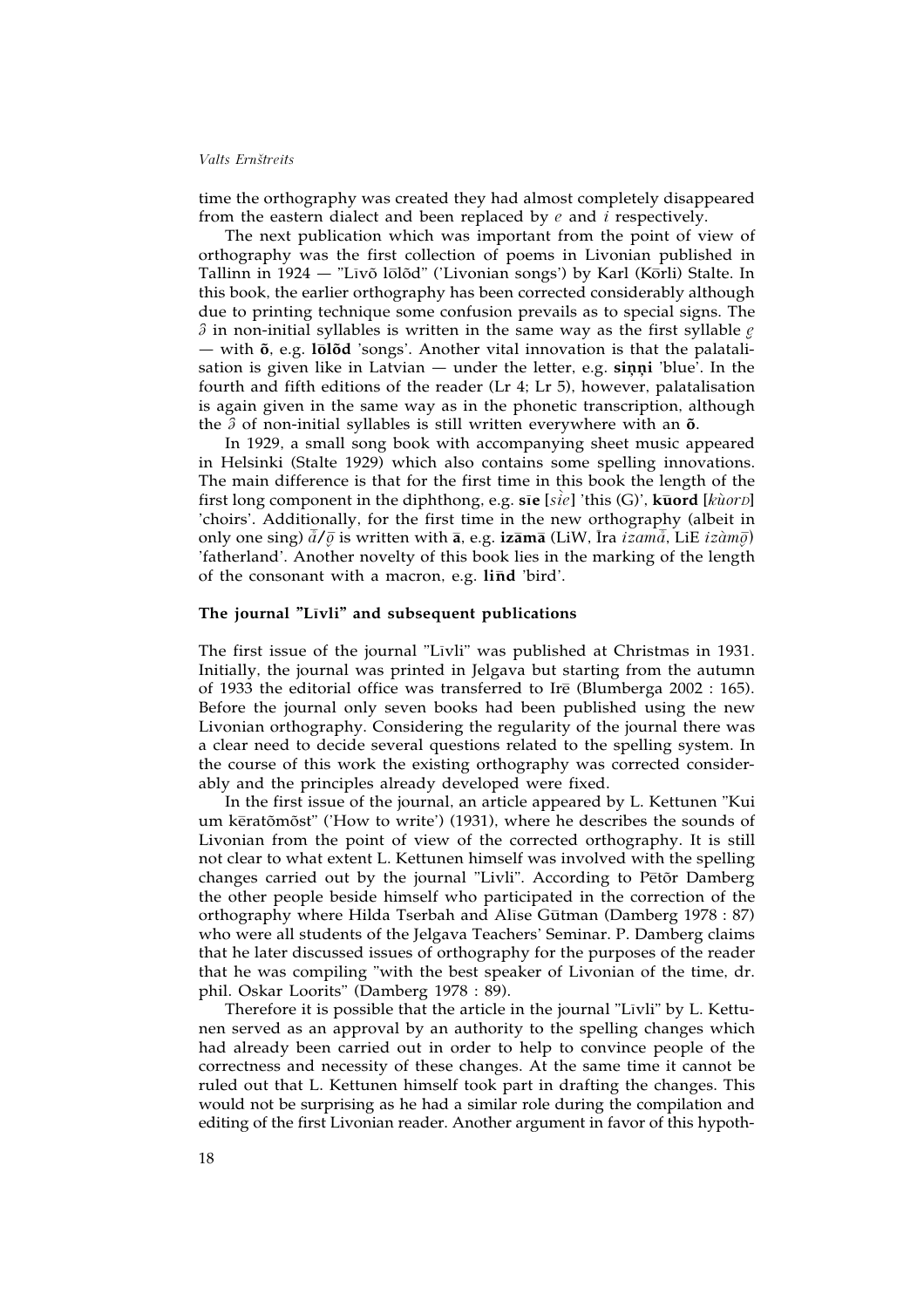esis can be found in the preface to the reader compiled by P. Damberg where he acknowledges the help of O. Loorits, K. Stalte and A. Staler (but not L. Kettunen) but when talking about the orthography used in the book he writes: "This orthography has been approved by the linguists who have studied Livonian such as Prof. Kettunen and others" (Damberg 1935 : 3).

The changes in the first issue of the journal "Līvli" already carry considerable weight. The most striking change is the wish to revive the vowels *ö* and *ü* that had virtually disappeared from the Livonian language by the beginning of the 20th century. This was done by writing the sound  $\ddot{\theta}$  with  $\ddot{\theta}$  and the sound  $\ddot{u}$  as in Finnish with **y** (e.g. **yks** 'one', **kyla** 'village'). It is thought that this choice was triggered by the existence of this letter on the typing machine and because several publications in Livonian were printed in the printing works of Finland<sup>4</sup> (Damberg 1978 : 87). Instead of using  $\bar{\mathbf{o}}$  to mark  $\bar{d}/\bar{g}$ ,  $\bar{\mathbf{a}}$  was introduced as a compromise between the users of Eastern and Western dialects5 (e.g. **m**º**a** 'land, country'). Also, the writing of *≥o* was considered but was not put into practice following the tradition according to which  $\varrho$  is marked with the ordinary **o** (Damberg 1978 : 87), e.g. **voïl** 'was'.

The most interesting aspect in the first issue of the journal is that the length of the second syllable vowel is systematically marked with a macron, e.g. **kievad** 'spring', liestad 'flounders'. Such marking of the second syllable vowel length has disappeared in all the other issues of the journal, and is not used in other publications either until 1980.

In 1933, Pētõr Damberg started the compilation of his reader. This reader (Damberg 1935), which was published in Helsinki, became the first book printed using the new orthography and it finally fixed the principles which had been devised for the journal "Līvli". These principles were maintained in all the publications until the end of the 1970s.

## **The change of the function of orthography**

By the end of the 1970s the number of Livonian mother tongue speakers had decreased considerably. The Livonian choirs founded in Riga and Ventspils in 1972 reflected the reality that most of the singers could not speak Livonian. Therefore the existing orthography, which previously was meant for the usage of native Livonians, had to be changed so that people whose mother tongue was not Livonian could pronounce the written texts as accurately as possible.

In 1980, the first book in Livonian since World War II was published by the Latvian State University in Riga — "Lībiešu tautasdziesmas" ('Livonian folk songs') (Damberg, Karma 1980). The book which was intended as a study aid for students of Latvian philology contained Livonian folk songs with Latvian translations. The compilers of the book were Pētõr Damberg and Tõnu Karma, and the advisor of orthography Tiit-Rein Viitso.

 $\frac{4}{4}$  The second of these reasons is questionable because by the time the first issue of "Livli" appeared only one small Livonian book had been published in Finland. <sup>5</sup> P. Damberg (1978 : 89) maintains that **a** came into use only when he started compiling his reader, i.e. in 1933, but the letter **a** used to mark  $\frac{3}{4}$  *i* appears in the journal "Līvli" from its first issue.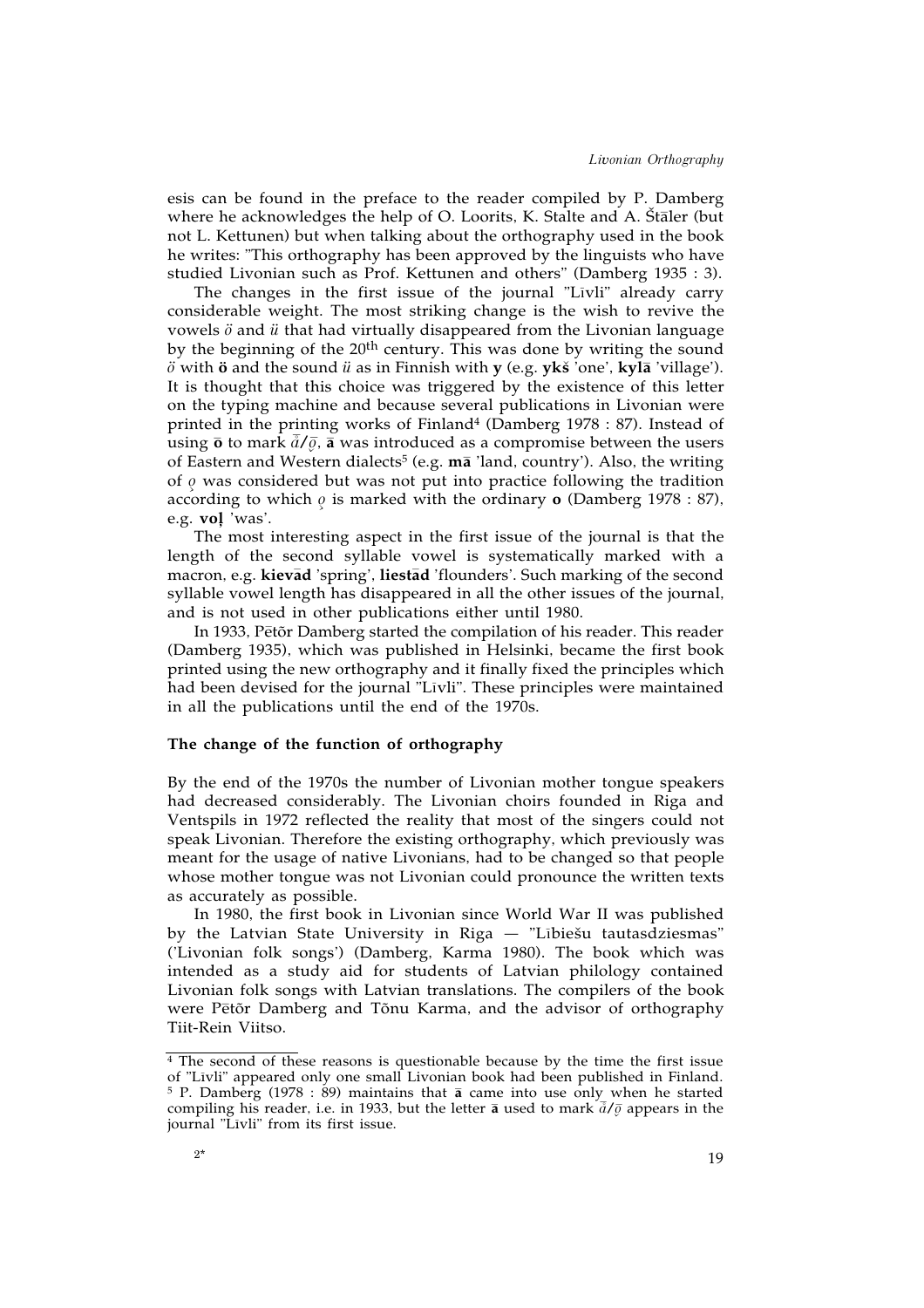It was the first book which reflected an approach based on the new function of orthography. The main differences were the following: the letters **y** and **ö** were removed from usage because these vowels had already completely disappeared from Livonian; in their place the letters **i** and **e** were used. As the vast majority of the remaining mother tongue speakers of Livonian were originally from the Eastern Livonian territory, the  $\bar{d}/\bar{\varrho}$ of the first syllable was again marked with  $\bar{\textbf{o}}$  instead of  $\bar{\textbf{a}}$  (e.g.  $\bar{\textbf{o}}$ **j**  $[\bar{q}j]$ ) 'oven'). In order to mark the vowel  $\rho$  a new character was introduced:  $\dot{\mathbf{o}}$ (e.g. **p"ois** [*p≥o˚ i^s*] 'boy'). The vowel length of the second syllable was shown *^* (e.g. **võïtªım** [*v≠e∑ tÍtÍ^ im*] 'key'). In study texts, the broken tone was represented (e.g. **si'nnõn** 'to you').

After Latvia regained its independence the cultural life of Livonian became livelier and new publications in Livonian appeared. These publications also follow the principles of the orthography corrected in 1980. Issues concerning Livonian orthography were discussed and solved during seminars dedicated to the standardization of Livonian which were held in 1995 in Ire (Latvian *Mazirbe*) and in 2005 in Tartu. The main topics were the final fixing of Livonian orthography and finding a solution to some of its details. One of the most important decisions was to follow morphological principles in some word types, e.g. **lªıvli** 'Livonian' : GSg **lªıvliz** : PSg **lªıvlizt** (before **lªıvli** : **lªıvliz** : **lªıvlist**) and º**armaz** 'dear' : PSg º**armazt** (before  $\bar{a}$ rmaz :  $\bar{a}$ rmast), rīj 'threshing barn' : PSg rījõ (before rī : rījõ).

### The orthography devised by Laimonis Rudzītis

An entirely idiosyncratic phenomenon in the context of Livonian orthographies is the spelling system devised by the Germanic philologist Laimonis Rudzītis in the 1930s.

L. Rudzītis was the secretary of the Society of the Friends of Livonians in Latvia (Lībiešu draugu biedrība Latvijā) founded in Riga in 1932. Under his management the society published two calendar books  $-$  "Randalist" ājgarāntoz 1933. āigaston" (Ār 1933) and "Līvod Rāndalist ājgarāntoz 1934.<br>Āigaston" (Ār 1934), For the nurnese of these books a new orthography ajgaston" (Ar 1934). For the purpose of these books a new orthography vectors of the purpose of these books a new orthography was designed which differed completely from any previously used systems (Damberg 1978 : 88).

L. Rudzītis studied Livonian under the guidance of Mart Lepste, a teacher of Livonian and a later chairman of the Union of the Livonians. As M. Lepste originated from Īra, L. Rudzītis used the variant of Livonian spoken in the  $\bar{\rm I}$ ra village as a basis for his orthography. The most important and novel element of this orthography was the marking of the broken tone. It has to be admitted that the system used is relatively complicated. Thus the vowel length is shown with a macron when there is no broken tone in the word (e.g.  $m\bar{a}$  [ $m\bar{a}$ ] 'land, country'). In the case of the broken tone, the vowel affected is written with two letters (e.g. **raa** [*rº å•*] 'money'). If the broken tone appears with a short vowel, an acute accent is written above this letter (e.g. **vál** [*va'l*] 'light'). If the broken tone appears in a diphthong an acute is written above the second component of the diphthong (e.g. **mié** [*mi'e*] 'man (G)', **tuónt** [*tu'on^ t*] 'thousand'). L. Rudzªıtis does not show the length of the second syllable vowel or the first component of a long diphthong.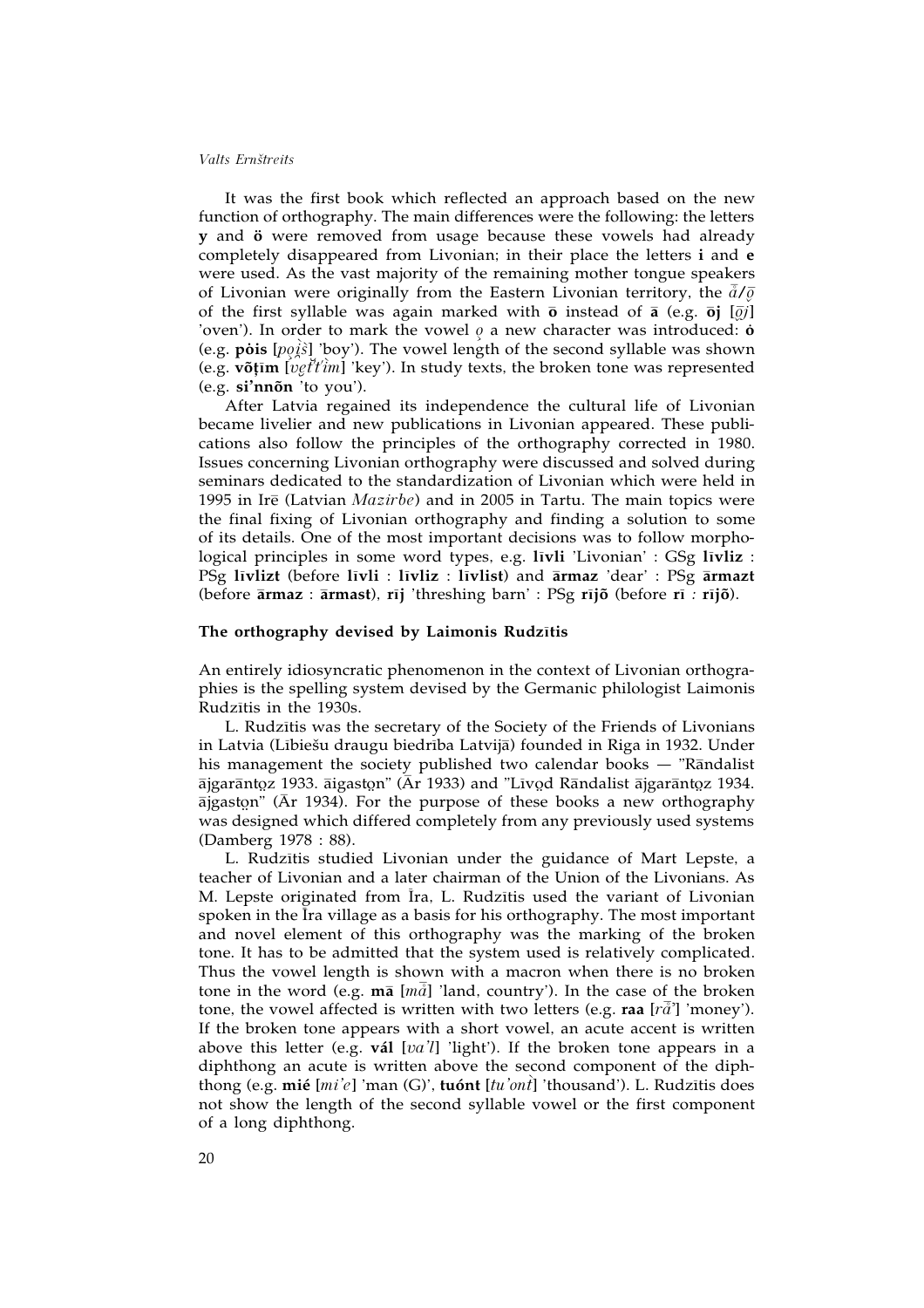The first syllable vowel *≠e* is written with the letter **õ**, e.g. **võib** 'may/might', but for the  $\hat{\beta}$  of the non-initial syllables the letter **o** is used.<br>The same sign is used for the vougle in the first syllable (e.g. moize The same sign is used for the vowel  $\varrho$  in the first syllable (e.g. **mgizg**  $\text{[meis3]}$  'manor'). Similarly to the orthorough used in the journal "Livili" [moiz<sup>3</sup>] 'manor'). Similarly to the orthography used in the journal "Līvli", L. Rudzītis uses the letters  $\ddot{\text{o}}$  and  $\text{y}$  which represent the sounds  $\ddot{o}$  and  $\ddot{u}$ .

The palatalisation of consonants is marked in the same way as in the phonetic transcription and in earlier spelling systems — with an acute sign either above or next to the letter. Another special characteristic of L. Rudzītis' orthography is that instead of the consonants clusters *ts* and *tš* he uses the letters  $c$  and  $\check{c}$  or the corresponding geminates (e.g. mic [ $m\hat{i}s$ ] 'several' and **v oçcçc o** [*vo≥^ tÍç s»˝*] 'to find'). *É*

¥ ¥ It can be concluded that the new spelling system devised by L. Rudzītis is in some ways perhaps even more accurate than the other systems but it is so complicated that it never became used more widely and the two calendars were the only books ever published using this orthography.

### **Conclusion**

The history of the development of the modern Livonian orthography shows that the spelling system which withstands time is the one which is optimally suited to the needs of people, adapts with the writing conventions of surrounding languages and is as easy as possible to use. Soon, it will be 150 years since the publication of the first Livonian books but the written language and together with it the orthography are developing further despite the fact that the number of users at present is smaller than ever.

#### **Abbreviations**

<sup>&</sup>lt;mark>Ār 1933 —</mark> Rāndalist ājgarāntoz 1933. ājgaston, kien at 365 pävvo. Ulz andon Līvod<br>sõbrād selč Letmās, Rīvo [1932]: **Ār 1934 —** Līvod Rāndalist ājgarāntoz 1934. ājgason, kien at 365 pävvo. Ulz and<br>Līvod Rāndalist ājgarāntoz 193 sõbrād seļč Letmās, Rivo [1932]; **Ār 1934 —** Līvod Rāndalist ājgarāntoz 1934. ājgas-<br>ton, kien at 365 päyvo. Ulz andon Līvod sõbrād selč Letmās, Rīgā, [1933]: Lī**vli** ton, kien at 365 pävvo. Ulz andon Līvod sõbrād seļč Letmās, Rīgā, [1933]; **Līvli —**<br>Līvli Jelgava—Irē 1931—1939<sup>.</sup> Lr 1 — Esimene Liivi lugemik. Kokkusäädnud Lauri ¥ Livli, Jelgava—Ire 1931—1939; **Lr 1** — Esimene Liivi lugemik. Kokkusäädnud Lauri Kettunen ja Oskar Loorits. Ežmi Līvad lugdabrontaz. Šasædand Prof. Lauri Kettunen un ç Stud. Oskar Loorits, Tartu 1921 (Akadeemilise Emakeele Seltsi Toimetused I); Lr 2 — Teine liivi lugemik. Toi livad lugdabrontaz, Tartu 1922 (Akadeemilise Emakeele Seltsi Toimetused V); Lr 3 — Kolmas liivi lugemik. Kolməz livəd lugdəbrōntəz. Sasädən August Skadiń, Tartu 1923 (Akadeemilise Emakeele Seltsi Toimetused IX); Lr 4 — Neljas liivi lugemik. Nel'lõz līvõd lugdõbrontõz, Tartu 1924 (Akadeemilise Emakeele Seltsi Toimetused IX); Lr 5 — Viies liivi lugemik. Vidõz livõd lugdõbrontõz, Tartu 1926 (Akadeemilise Emakeele Seltsi Toimetused XV); Mt 1863a - Das Evangelium Matthäi in den östlichen Dialect des Livischen zum ersten Male übersetzt von dem Liven N. Pollmann, durchgesehen von F. J. Wiedemann, London 1863; **Mt 1863b —** Das Evangelium Matthäi in den westlichen Dialect des Livischen übersetzt von dem Liven J. Prinz und dessen Söhnen P. Prinz und J. P. Prinz; durchgesehen von F. J. Wiedemann, London 1863; **Mt 1880 —** Püwa Matteus Ewangelium lihbischki, Pehterburg 1880; **Sjögren, Wiedemann 1861a —** Joh. Andreas Sjögren's Livische Grammatik nebst Sprachproben. Im Auftrage der Kaiserlichen Akademie der Wissenschaften bearbeitet und mit einer historisch-etnographishen Einleitung versehen von Ferdinand Joh. Wiedemann, St. Petersburg (Joh. Andreas Sjögren's Gesammelte Schriften. Band II. Theil I); **Sjögren, Wiedemann 1861b —** Joh. Andreas Sjögren's Livisch-deutsches und deutsch-livisches Wörterbuch. Im Auftrage der Kaiserlichen Akademie der Wissenschaften bearbeitet von Ferdinand Joh. Wiedemann, St. Petersburg (Joh. Andreas Sjögren's Gesammelte Schriften. Band II. Theil II).

**LiE** — East Livonian; **LiM** — Modern Livonian; **LiW** — West Livonian.